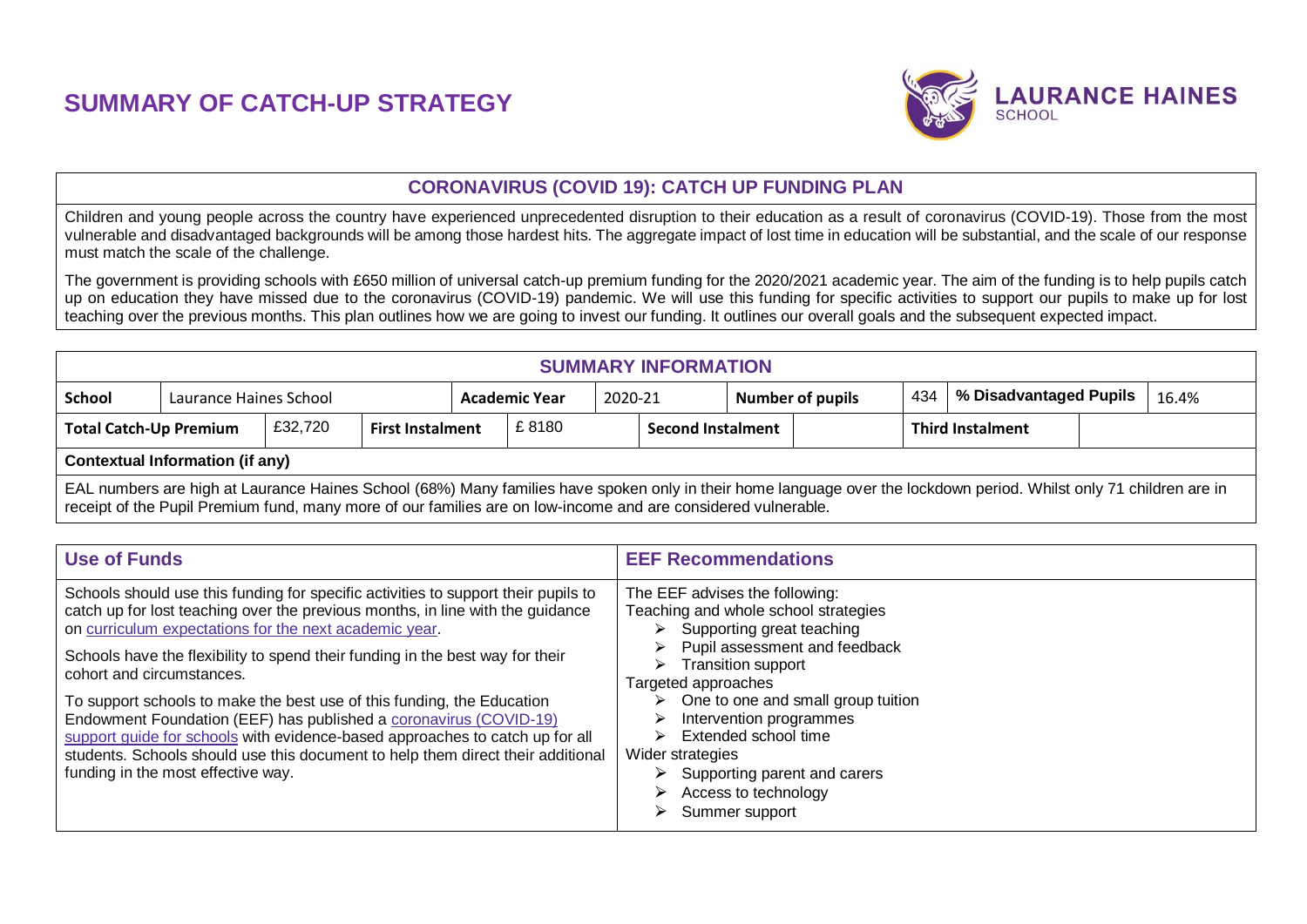|    | Summary of Key Priorities (related to overcoming challenges for pupils catching up on lost learning)                                            |  |  |  |  |  |  |
|----|-------------------------------------------------------------------------------------------------------------------------------------------------|--|--|--|--|--|--|
| Α. | Supporting teaching and learning to ensure quality first teaching across the school                                                             |  |  |  |  |  |  |
| В. | To understand and support the reduction of gaps in academic learning                                                                            |  |  |  |  |  |  |
| C. | To understand and support the reduction of the gaps in mental health, wellbeing and social learning                                             |  |  |  |  |  |  |
|    | <b>Summary of Expected Outcomes</b>                                                                                                             |  |  |  |  |  |  |
| А. | All teaching to be good or better with all teachers at career stage                                                                             |  |  |  |  |  |  |
| В. | For children to make expected progress form baseline data and for some children to make more than expected progress                             |  |  |  |  |  |  |
| С. | Children will be able to build positive relationships, have stamina in their learning, and demonstrate resilience, confidence and perseverance. |  |  |  |  |  |  |

| <b>STRAND 1: TEACHING AND WHOLE SCHOOL STRATEGIES</b>                                                                                        |                                                                                                                                                                                                                                  |                                                                               |                                                                                                                                 |                      |                                                                                                                                                                                      |                                                       |                                      |  |  |
|----------------------------------------------------------------------------------------------------------------------------------------------|----------------------------------------------------------------------------------------------------------------------------------------------------------------------------------------------------------------------------------|-------------------------------------------------------------------------------|---------------------------------------------------------------------------------------------------------------------------------|----------------------|--------------------------------------------------------------------------------------------------------------------------------------------------------------------------------------|-------------------------------------------------------|--------------------------------------|--|--|
| <b>Element of Strand</b><br>(eg, Supporting<br><b>Great Teaching)</b>                                                                        | <b>Action/Strategy</b>                                                                                                                                                                                                           | Which pupils have<br>been targeted for this<br>strategy? Who will<br>benefit? | <b>Expected Impact</b>                                                                                                          | <b>Staff</b><br>lead | <b>Monitoring:</b><br>When and how will<br>you evaluate impact?                                                                                                                      | <b>Funded</b><br>from<br>existing<br>school<br>budget | <b>Cost</b><br>(National<br>Funding) |  |  |
| All teaching to be in<br>line or above<br>school<br>expectations.<br>Teachers to be<br>meeting or<br>exceeding career<br>stage expectations. | Regular SLT 'On tour'<br>learning walks or<br>observations with clear<br>timescales for feedback.<br>Feedback given within 48<br>hours, areas for<br>development shared and<br>followed up in next learning<br>walk/observation. | <b>Whole school</b>                                                           | Quality of teaching to be<br>a consistently high<br>standard.<br>All pupils to make<br>expected progress from<br>baseline data. | <b>SLT</b>           | Outcome of 'SLT 'On<br>Tour' learning walks<br>discussed regularly<br>amongst SLT.<br>SLT 'on tour' (Learning<br>walk) information<br>recorded on individual<br>'On Tour' proformas. |                                                       |                                      |  |  |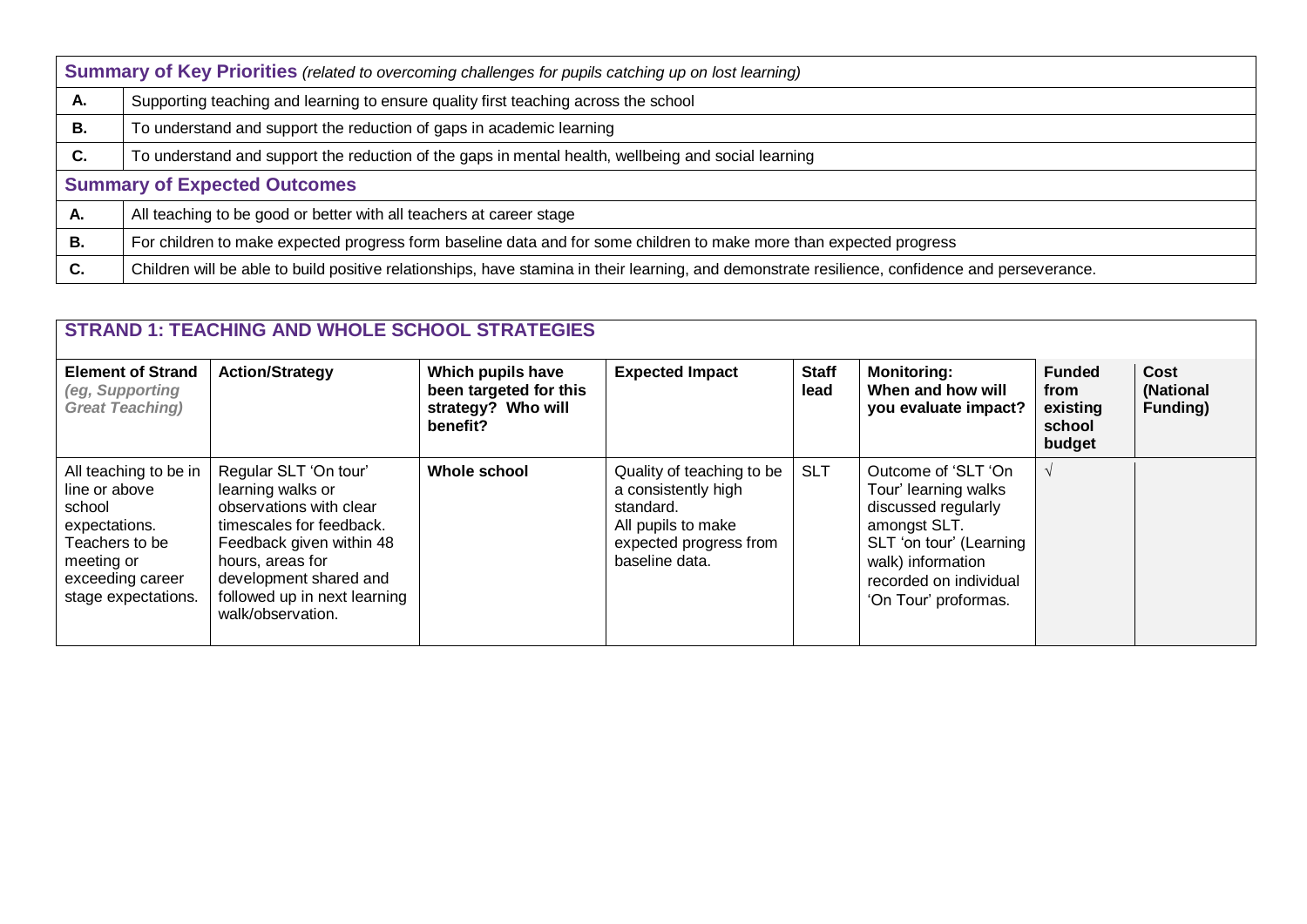| CPD                                                     | CPD for Autumn planned<br>with focus on academic<br>recovery, mental health,<br>wellbeing and social<br>learning.<br>Whole school CPD<br>focusing on key areas for<br>improvement-<br>Cornerstones, Behaviour,<br>Boxall Profile, SEND Code<br>of Practice,<br>Now>Press>Play<br>Additional CPD, bespoke to<br>individuals or phase as<br>required.<br>Pie Corbett, Talk for Writing<br>Training<br>LMP Level 5 Coaching for<br>Headteacher | Whole school | Staff feel confident in<br>implementing Recovery<br>Curriculum, supported<br>by DfE guidance.<br>Teaching being targeted<br>to pupil need and<br>closing the gap in each<br>class.<br>Evidence of CPD<br>implementation in SLT<br>'On Tour'/ observations.<br>Coaching strategies<br>employed across the<br>school to support<br>leaders to provide<br>personalised CPD | SG/JB/<br>NF/GB<br>/ESB | Monitoring focus on<br>aspects of staff<br>training and through<br>mentorship.<br>Evidence of progress<br>in outcomes e.g.<br>books, collaborative<br>learning<br>Class timetables show<br>adjustments to needs<br>of the class based on<br>data.<br>Evidence of impact of<br>high-quality teaching in<br>observations for RQTs<br>and NQTs.<br>Overall quality of<br>Education at optimum<br>level | $\sqrt{ }$ | £1250<br>£4500 |
|---------------------------------------------------------|---------------------------------------------------------------------------------------------------------------------------------------------------------------------------------------------------------------------------------------------------------------------------------------------------------------------------------------------------------------------------------------------------------------------------------------------|--------------|-------------------------------------------------------------------------------------------------------------------------------------------------------------------------------------------------------------------------------------------------------------------------------------------------------------------------------------------------------------------------|-------------------------|-----------------------------------------------------------------------------------------------------------------------------------------------------------------------------------------------------------------------------------------------------------------------------------------------------------------------------------------------------------------------------------------------------|------------|----------------|
| Bespoke plan for in<br>class support from<br><b>SLT</b> | Planned package of<br>support where needs<br>identified from data or<br>monitoring, e.g. book looks<br>and SLT 'on tour'.                                                                                                                                                                                                                                                                                                                   | Whole school | Teachers develop<br>confidence and act on<br>feedback.<br>Teaching and pupil<br>progress is improving.                                                                                                                                                                                                                                                                  | SG/JB<br><b>GB</b>      | Teaching profile is in<br>line with or above<br>school expectation;<br>staff show<br>improvements and<br>improvements seen in<br>whole class data.                                                                                                                                                                                                                                                  | $\sqrt{}$  |                |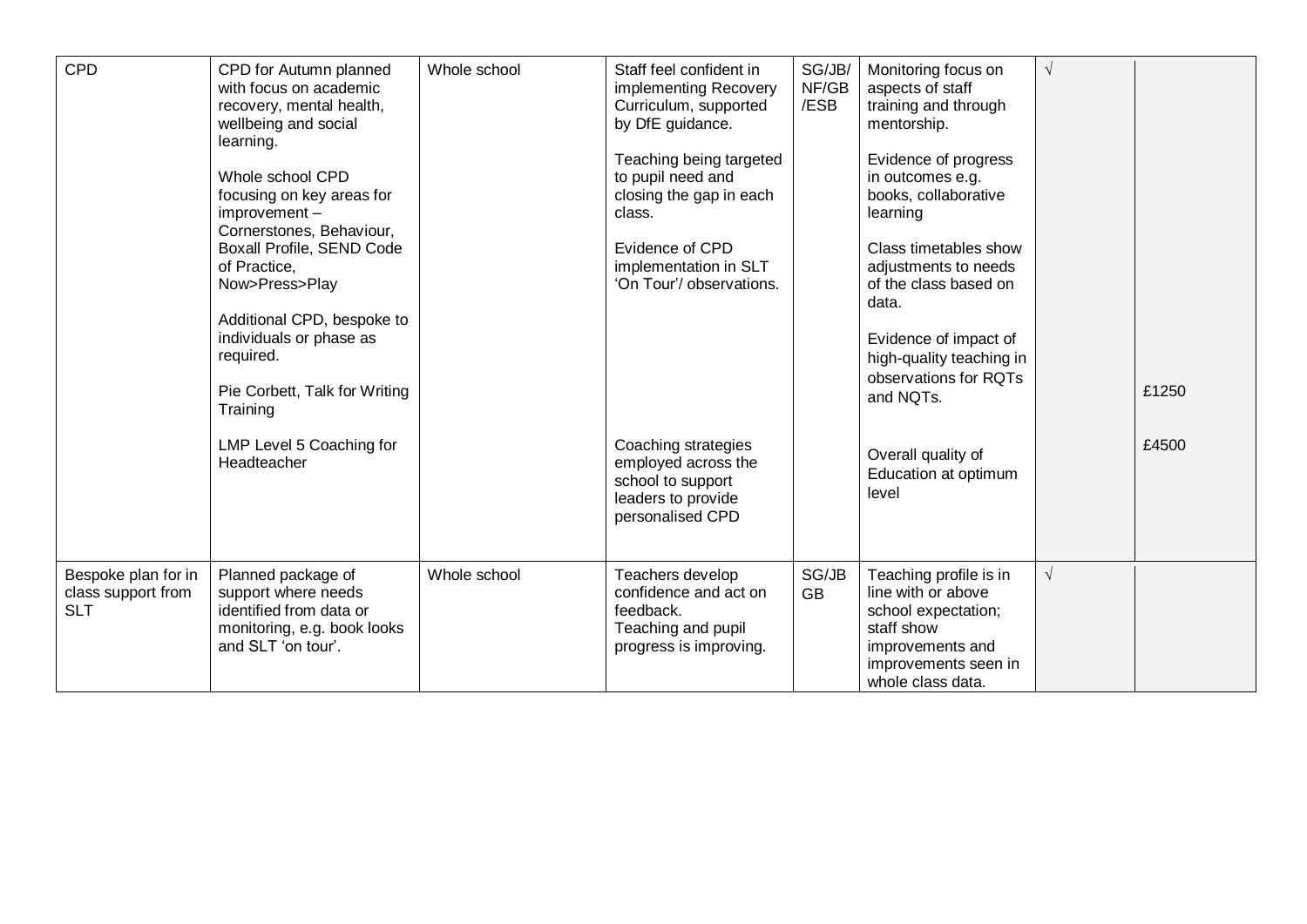| Whole school<br>strategies       | Implementing:<br><b>Cornerstones Topics</b><br>Maths fluency<br>Now Press Play<br>Jigsaw<br>Purple Mash<br>Zones of Regulation<br><b>Nurture Principles</b><br>5 Ways to Wellbeing                                                                                                                                        | Whole school        | Monitoring shows that<br>implementation is at or<br>above expectation                                    | <b>SLT</b> | Teaching profile is in<br>line with or above<br>school expectation.<br>individuals show<br>improvements in and<br>improvements are<br>seen in whole class<br>data and outcomes. | $\sqrt{ }$ |  |
|----------------------------------|---------------------------------------------------------------------------------------------------------------------------------------------------------------------------------------------------------------------------------------------------------------------------------------------------------------------------|---------------------|----------------------------------------------------------------------------------------------------------|------------|---------------------------------------------------------------------------------------------------------------------------------------------------------------------------------|------------|--|
| Pupil assessment<br>and feedback | Baseline assessments in all<br>year groups to support<br>understanding of the gaps<br>in learning due to<br>lockdown.<br>Data analysed and shared<br>with staff in IAMs, Pupil<br>progress meetings, SEN<br>vulnerable pupil meetings<br>to better target teaching<br>and support for individuals<br>or groups of pupils. | <b>Whole School</b> | Gaps in learning<br>identified in each year<br>group.<br>Support put in place in<br>the necessary areas. | <b>SLT</b> | Monitored through SLT<br>meetings.<br>Targeted follow up as<br>necessary.                                                                                                       | $\sqrt{}$  |  |
|                                  |                                                                                                                                                                                                                                                                                                                           |                     |                                                                                                          |            | <b>Total budgeted cost for Strand 1</b>                                                                                                                                         | £5750      |  |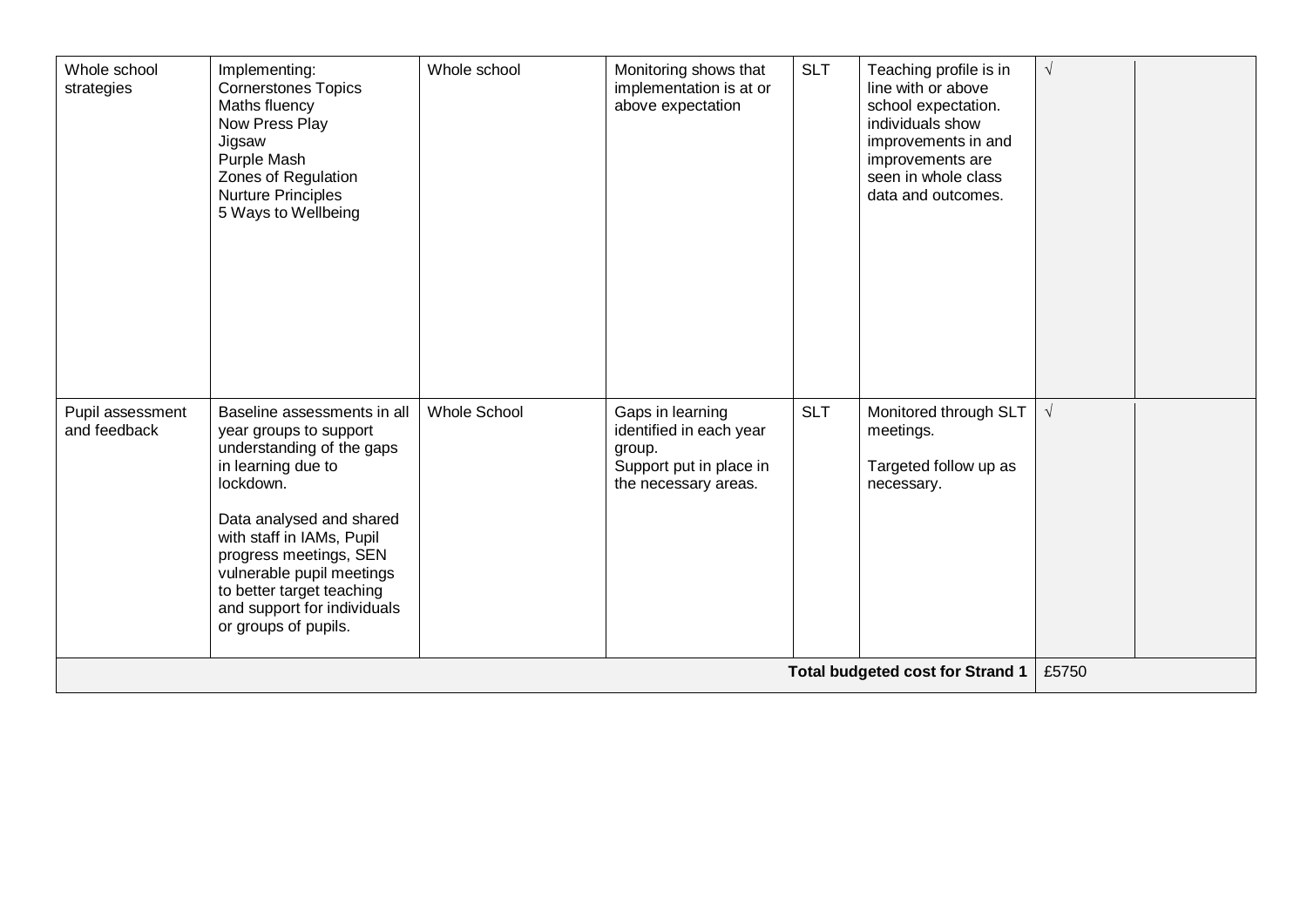|                                                                                                                            | <b>STRAND 2: TARGETED SUPPORT</b>                                                                                                                                                                                                                                                                                                                                               |                                                                                    |                                                                                                                                                                                                                                                                                                |                             |                                                                                                                                                                            |                            |                                      |
|----------------------------------------------------------------------------------------------------------------------------|---------------------------------------------------------------------------------------------------------------------------------------------------------------------------------------------------------------------------------------------------------------------------------------------------------------------------------------------------------------------------------|------------------------------------------------------------------------------------|------------------------------------------------------------------------------------------------------------------------------------------------------------------------------------------------------------------------------------------------------------------------------------------------|-----------------------------|----------------------------------------------------------------------------------------------------------------------------------------------------------------------------|----------------------------|--------------------------------------|
| <b>Element of Strand</b><br>(eg, Interventions)                                                                            | <b>Action/Strategy</b>                                                                                                                                                                                                                                                                                                                                                          | Which pupils have<br>been targeted for this<br>strategy? Who will<br>benefit?      | <b>Expected Impact</b>                                                                                                                                                                                                                                                                         | <b>Staff</b><br>lead        | <b>Monitoring:</b><br>When and how will<br>you evaluate impact?                                                                                                            | Cost<br>(School<br>Budget) | <b>Cost</b><br>(National<br>Funding) |
| Appointment of<br>additional<br>teacher in Year 6<br>$(0.5$ FTE $)$ to<br>support an<br>underachieving<br>group of pupils. | Teaching support in Y6 for<br>Maths and English from<br>skilled teachers for targeted<br>PP children - group and<br>individual teaching.<br>• Booster sessions based<br>on AfL<br>• 1:1 targeted support.<br>• Small group interventions<br>in reading, writing, SPaG<br>and mathematics during the<br>afternoon lessons<br>• Greater depth booster<br>groups to be established | Year 6 children and<br>children who are<br>working below the<br>expected standard. | Diminish differences<br>between PPG and non-<br>PPG pupils nationally.<br>Raise attainment and<br>achievement in Y6 in<br>English and Maths so<br>that PPG pupils attain in<br>line with their peers<br>nationally, particularly at<br>the Expected standard<br>and Greater Depth<br>standard. | <b>GB</b><br><b>KS</b>      | Assessment data<br>following practice<br>tests, book scrutiny,<br>End of term/year<br>progress data                                                                        |                            | £23,537                              |
| <b>Initial Attainment</b><br>Meetings<br>(IAMs)/Pupil<br><b>Progress Meetings</b><br>(PPM)                                 | Held termly.<br>Interventions chosen based<br>on pupil data and gap<br>analysis.                                                                                                                                                                                                                                                                                                | <b>Priority 1, 2, 3</b><br>Meetings held with all<br>class teachers.               | Class teachers and SLT<br>to have a detailed<br>knowledge of data<br>picture in each class<br>and cohort, enabling<br>them to plan adequate<br>interventions and to<br>know the exact issues in<br>each class.                                                                                 | SG/JB/<br>NF/<br><b>ESB</b> | Data gathered in<br>October (Baseline),<br>March and June - data<br>to show that the gap is<br>closing and children<br>are making progress<br>from the Autumn<br>baseline. | $\sqrt{ }$                 |                                      |
| Use of HLTAs                                                                                                               | Targeted support given to<br>key children, based on data<br>analysis and PPMs (when<br>not covering). HLTAs are<br>linked to a year<br>group/bubble and known<br>children identified in those<br>huhhloc                                                                                                                                                                        | Priority 1, 2, 3                                                                   | Afternoon inventions<br>follow up on the work<br>done in class that<br>morning - dynamic<br>approach to intervention<br>that choses children<br>who still have gaps in<br>loarning from that                                                                                                   | JB<br><b>HLTAs</b>          | The gap is closed<br>based on data capture<br>for subsequent terms.<br>Targets in HLTA<br>appraisals linked to<br>closing the gap.                                         | $\sqrt{ }$                 |                                      |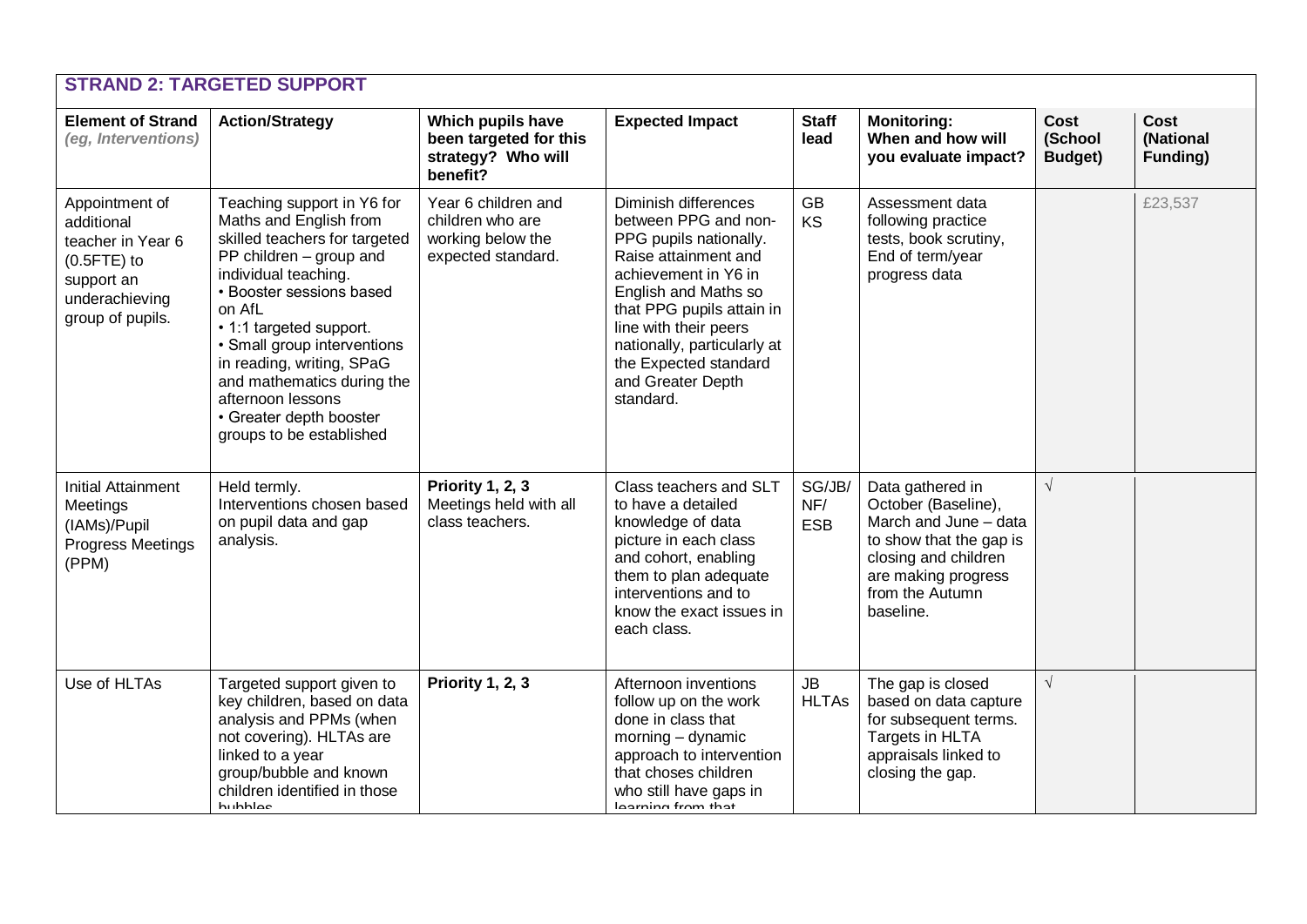| <b>Reading Books</b>                 | Buy a book for every child<br>in the school, at an<br>appropriate age level.                                                                                                                                                             | All                                                                                                     | Promoting a love of<br>reading. Engagement in<br>reading. Access to<br>reading over the<br>holidays.                                                                                                                                                                                                                                     | GB              | Reading engagement<br>increases. Reading<br>ability increases.                                     | $\sqrt{}$<br>£150<br>donation<br>from<br>'Friends) | £500 |
|--------------------------------------|------------------------------------------------------------------------------------------------------------------------------------------------------------------------------------------------------------------------------------------|---------------------------------------------------------------------------------------------------------|------------------------------------------------------------------------------------------------------------------------------------------------------------------------------------------------------------------------------------------------------------------------------------------------------------------------------------------|-----------------|----------------------------------------------------------------------------------------------------|----------------------------------------------------|------|
| Phonics<br>interventions             | Baseline data gathered for<br>year 1 and year 2; pupils<br>streamed across their year<br>group. Dynamic movement<br>between groups, based on<br>data.                                                                                    | Priority 1 and 2<br>Pupils chosen from<br>baseline data                                                 | Children are secure in<br>their phonic phase and<br>are able to move to a<br>new group in order to<br>further challenge them.<br>All children who were<br>expected to pass phonic<br>screening test based on<br>Autumn baseline data<br>do so.<br>Year 1 end of year<br>target in line with<br>national as a result of<br>interventions. | <b>RK</b><br>OG | Phonics lessons are to<br>be seen during LWs as<br>well as whole class<br>teaching.<br>Data drops. | $\sqrt{}$                                          |      |
| <b>Phonics Additional</b><br>Support | AHT working with a group<br>in streamed lessons for<br>Year 1.                                                                                                                                                                           | <b>Priority 2</b><br>Pupils chosen from<br>baseline data                                                | Children are secure in<br>their phonic phase and<br>are able to move to a<br>new group in order to<br>further challenge them.<br>All children who were<br>expected to pass phonic<br>screening test based on<br>Autumn baseline data<br>do so.<br>Year 1 end of year<br>target in line with<br>national as a result of<br>interventions. | <b>RK</b>       | Data drops.                                                                                        | $\sqrt{}$                                          |      |
| Year <sub>2</sub><br>interventions   | Using SATs test papers<br>and PUMA to identify pupils<br>who need intervention.<br>Phonics interventions for<br>children not on track to<br>pass the Phonics baseline.<br>Timetable of interventions<br>to change with level of<br>need. | Priority 1 and 2<br>Pupils identified from<br>pupil progress meetings<br>and from data from<br>testing. | Data shows that pupils<br>have made expected or<br>more than expected<br>progress from the<br>Autumn baseline.<br>They are at or close to<br>National for 2018-19.<br>The gap between PP<br>and non-PP has<br>narrowed compared with                                                                                                     | <b>OG</b>       | PPMs and monitoring.                                                                               | $\sqrt{}$                                          |      |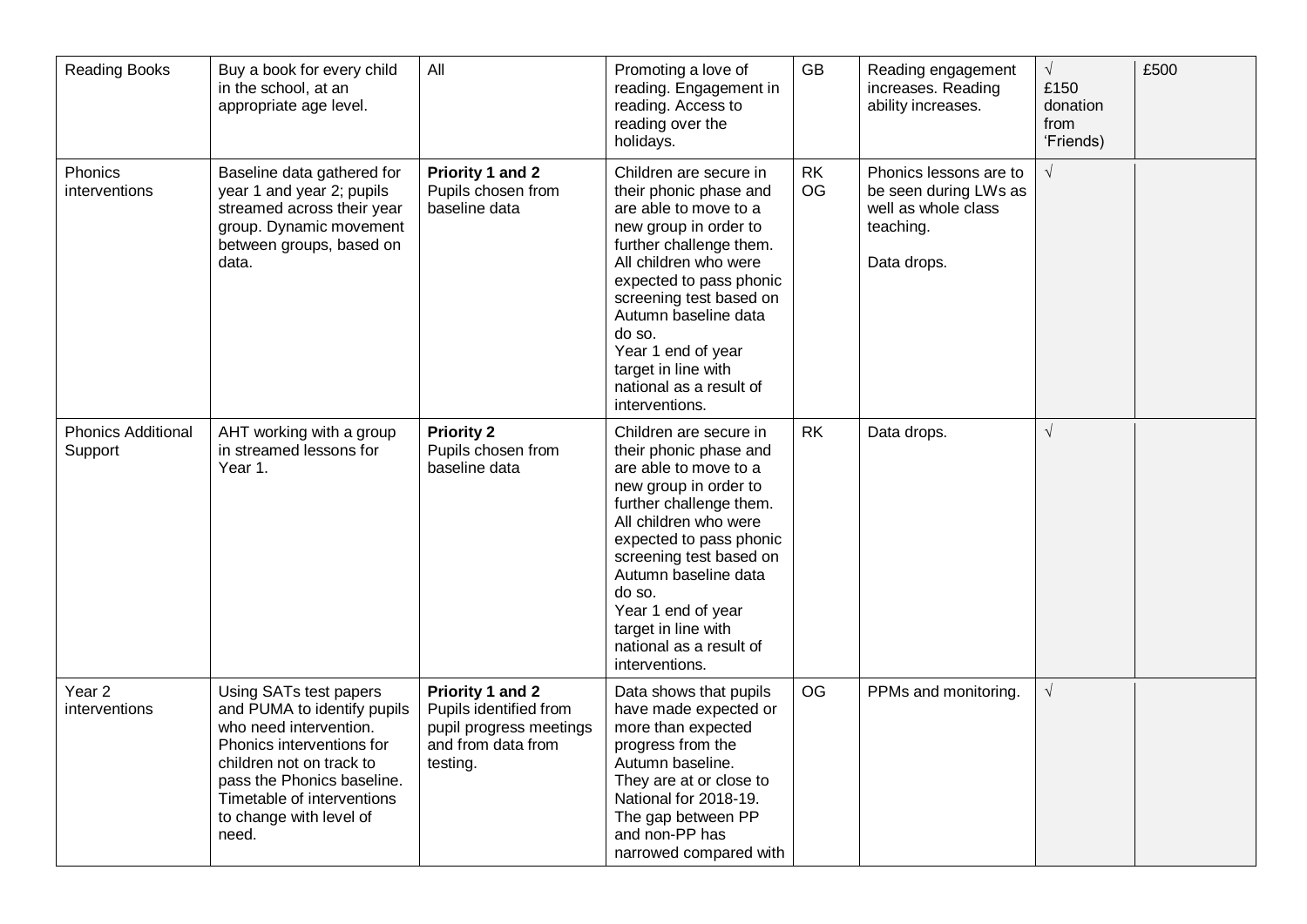|                                    | Phonics TA leading phonics<br>and reading interventions.                          |                                                                                                                                                                               | the start of the academic<br>year.                                                                                                                                                                                                                                                     |              |                                                    |         |                                                                               |
|------------------------------------|-----------------------------------------------------------------------------------|-------------------------------------------------------------------------------------------------------------------------------------------------------------------------------|----------------------------------------------------------------------------------------------------------------------------------------------------------------------------------------------------------------------------------------------------------------------------------------|--------------|----------------------------------------------------|---------|-------------------------------------------------------------------------------|
| Year <sub>6</sub><br>interventions | Saturday school<br>Targeted interventions in<br>summer term dependent on<br>need. | Priority 1 and 2<br>Pupils identified from<br>pupil progress meetings<br>and from data and<br>testing.<br>Pupils chosen based on<br>SATs practice results<br>and in-year data | End of year data shows<br>that pupils have made<br>expected or more than<br>expected progress from<br>the Autumn baseline.<br>They are at or close to<br>the National for 2018-<br>19.<br>Data shows that pupils<br>have made expected+<br>progress from the end of<br>KS <sub>1</sub> | GB           | PPMs and monitoring.                               |         | £160 per day<br>per staff.<br>3 x staff, 1 day<br>$= £480$<br>2 days = $£960$ |
| Summer Term<br>intervention        | Intervention in Y5 focussed<br>on preparing children for<br>Year 6.               | Priority 2<br>Children linked to gap<br>analysis from data                                                                                                                    | Improved attainment at<br>the end of Year 5 and<br>for starting point in Year<br>b                                                                                                                                                                                                     | SG/JB/<br>GB | End of year<br>assessments and<br>baselines 20/21. |         |                                                                               |
|                                    |                                                                                   |                                                                                                                                                                               |                                                                                                                                                                                                                                                                                        |              | <b>Total budgeted cost for Strand 2</b>            | £24,997 |                                                                               |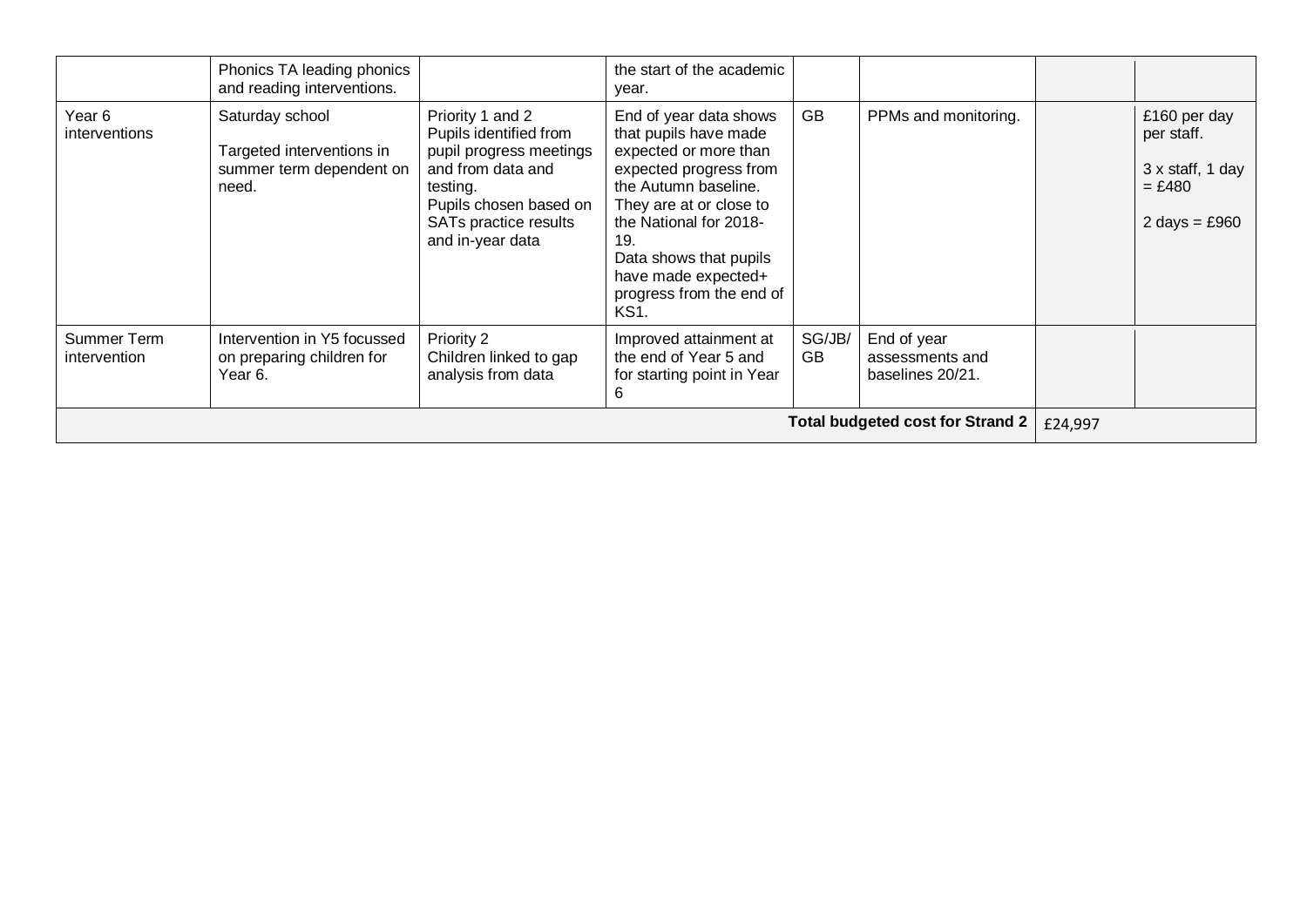|                                                           | <b>STRAND 3: WIDER STRATEGIES</b>                                                                                                                                                                                                                                                                                                                                              |                                                                                                             |                                                                                                                                                                                                |                      |                                                                                                                                                                                                                                                                                                                                                |                                    |                                      |
|-----------------------------------------------------------|--------------------------------------------------------------------------------------------------------------------------------------------------------------------------------------------------------------------------------------------------------------------------------------------------------------------------------------------------------------------------------|-------------------------------------------------------------------------------------------------------------|------------------------------------------------------------------------------------------------------------------------------------------------------------------------------------------------|----------------------|------------------------------------------------------------------------------------------------------------------------------------------------------------------------------------------------------------------------------------------------------------------------------------------------------------------------------------------------|------------------------------------|--------------------------------------|
| <b>Element of Strand</b><br>(eg, Access to<br>technology) | <b>Action/Strategy</b>                                                                                                                                                                                                                                                                                                                                                         | Which pupils have<br>been targeted for this<br>strategy? Who will<br>benefit?                               | <b>Expected Impact</b>                                                                                                                                                                         | <b>Staff</b><br>lead | <b>Monitoring:</b><br>When and how will<br>you evaluate impact?                                                                                                                                                                                                                                                                                | Cost<br>(School<br><b>Budget</b> ) | <b>Cost</b><br>(National<br>Funding) |
| Access to<br>technology                                   | Office to collate overview of<br>gaps in tech. All pupils with<br>no access planned for in<br>event of bubble/school<br>closure.<br>Purchase 10 x<br>chromebooks                                                                                                                                                                                                               | Children who do not<br>have devices or internet,<br>should there be a<br>bubble or whole school<br>lockdown | No digital poverty gap<br>as all pupils have<br>equality of access to<br>tech, should a bubble<br>close, or should there be<br>a whole school closure.                                         | SG                   | Ensuring correct pupils<br>have the devices that<br>they need - monitoring<br>log.<br>All children login on to<br>access remote lessons<br>via Google<br>Classrooms.                                                                                                                                                                           |                                    | £1,908                               |
| Continuity of<br>Education                                | Remote learning policy in<br>place if bubbles or whole<br>school were to close.<br>Staff training to ensure that<br>they can deliver sessions<br>online, emulating the<br>classroom as much as<br>possible.<br>Detailed half termly<br>newsletter with links to that<br>term's learning.<br>Work packs given out for<br>those self-isolating that<br>relates to in-class work. | Pupils who are self-<br>isolating.<br>Pod closure.<br>Whole school closure.                                 | Pupils education<br>continues if they are in<br>school or are at home.<br>All class teachers are<br>familiar with the policy<br>and are able to start<br>teaching, in the event of<br>closure. | <b>SLT</b>           | Staff training about<br>remote learning and<br>developing staff<br>confidence in Google<br>Classrooms addressed<br>in phase or staff<br>meetings.<br>All staff able to deliver<br>lessons using Google<br>Classrooms.<br>Support staff to take<br>part in lessons and<br>support pupils'<br>learning.<br>Monitoring children's<br>online work. | $\sqrt{ }$                         |                                      |
| Online training<br>sessions for<br>parents                | Video 'how to 'sessions for<br>parents, e.g., reading,<br>phonics etc.<br>How to guides for parents<br>on use of Google<br>Classrooms.                                                                                                                                                                                                                                         | All pupils                                                                                                  | Help develop parent<br>confidence in supporting<br>their children with their<br>learning at home and<br>being able to access the<br>online platforms.                                          | <b>SLT</b>           | Parent questionnaires.<br>Monitoring of online<br>access in event of pod<br>or school closure.<br>Follow up phone calls<br>to families not<br>engaging.                                                                                                                                                                                        | $\sqrt{ }$                         |                                      |
| Wellbeing                                                 | Breakfast provided for all<br>vulnerable children,                                                                                                                                                                                                                                                                                                                             | All pupils.<br>Pupils with SEN.                                                                             | Promote the wellbeing<br>of pupils meeting basic                                                                                                                                               | <b>NF</b>            | Pastoral impact. Pupils<br>more settled,                                                                                                                                                                                                                                                                                                       |                                    | £500                                 |